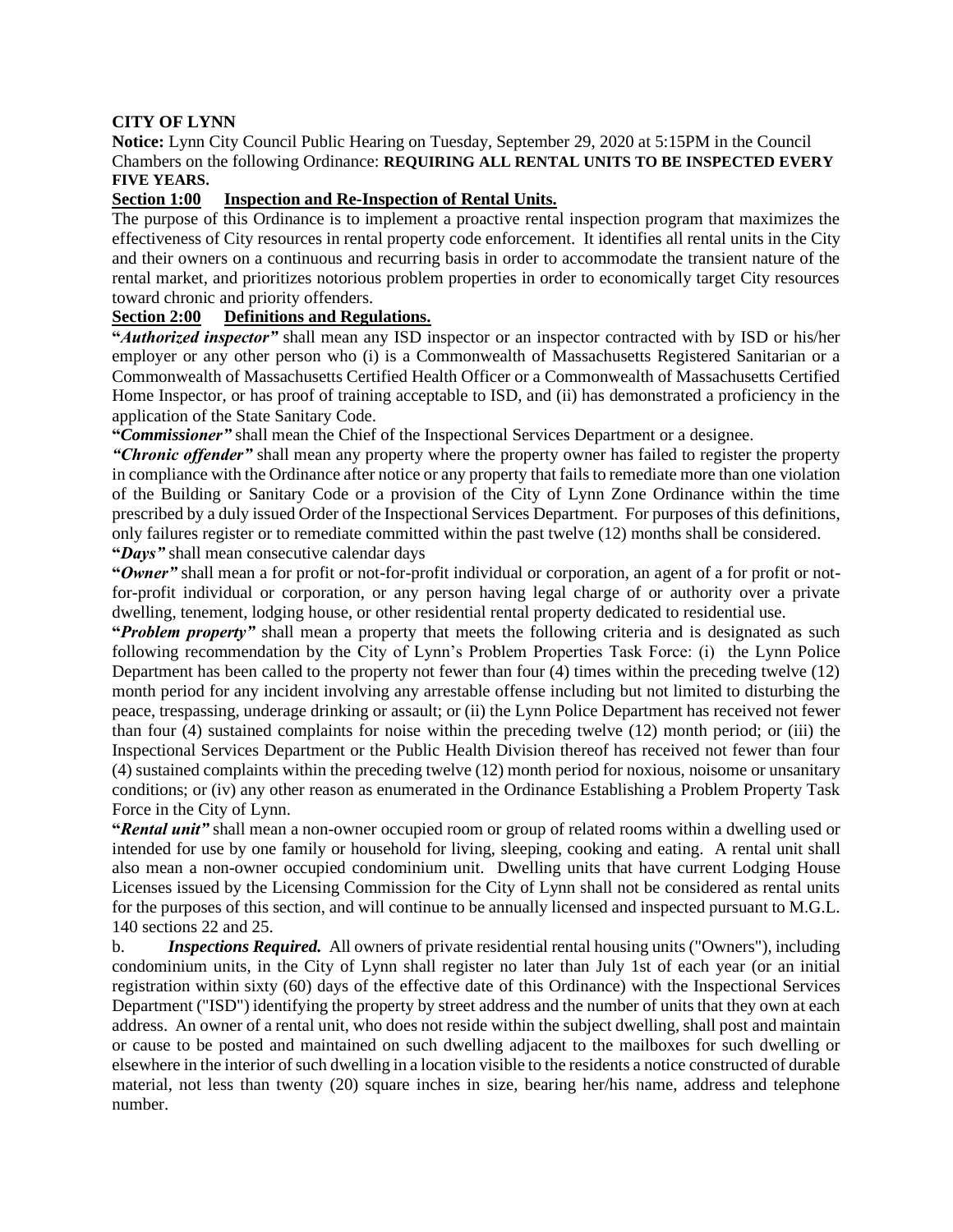If the owner is a realty trust or partnership, the name, address and telephone number of the managing trustee or partner shall be posted. If the owner is a corporation, the name, address and telephone number of the president of the corporation shall be posted. Where the owner employs a manager or agent who does not reside in such dwelling, such manager or agent's name, address and telephone number shall also be included in the notice. P.O. boxes do not satisfy the address requirement of this section. All owners must register each rental unit annually with ISD, and must attest to and affirm that they are familiar with their obligations to comply with this section, the State Sanitary Code (105 CMR 410), the State Building Code (780 CMR), the City of Lynn Zoning Code, Federal, State and Local fair housing regulations, and all other regulations applicable to residential dwellings, and that they intend to comply with said regulations, by signing a form provided by and approved by the Commissioner of ISD. An owner owning multiple units in the same building may submit one form representing all said units. Any owner residing outside of the Commonwealth of Massachusetts must designate a locally based resident agent authorized to accept service on the owner's behalf. All rental unit registrations shall be recorded in an electronic database of all owners for an initial registration fee of twenty-five dollars (\$25.00), and annual renewal fees of fifteen dollars (\$15.00) for each rental unit. Registration fees may be adjusted at the sole discretion of the Commissioner and should be reviewed on an annual basis. The Commissioner shall work to employ technology to the maximum extent possible in order to optimize the fairness and effectiveness of the registration process in accordance with paragraph (o).

c. *Exempt properties*.The following rental units shall be exempt from the inspection requirements of this section: (i) rental units owned or operated by Federal, State, or City Government. ISD will provide exempt unit owners with education materials on all code requirements relative to their units on a regular basis. All non-exempt rental units must be inspected at least once every five (5) years. In order to develop the inspection plan for the first year, and subsequent years of the five (5) year inspections cycle, ISD shall utilize data that may include, but shall not be limited to, inspection records, court records, documented constituent complaints, and any information related to the status of the property with the Problem Property Task Force or information compiled by said Task Force to prioritize a list of properties for inspection in each neighborhood. Owners may request that ISD conduct the inspection or said owner may engage an "authorized" non-ISD employed or contracted with inspector meeting the qualifications enumerated in paragraph "a" of this Section. The procedures and fees for such inspections are set forth in paragraphs (d), (g), (h), and (i) of this Section. Annual comprehensive apartment inspections conducted by the Lynn Housing Authority leased housing program, or by other Federal, State, or City inspection programs that are accepted by ISD as being substantially equivalent, may be used to satisfy the five (5)-year inspection requirement. ISD shall cause to be performed periodic and random audit inspections of no less than five percent (5%) of the "authorized" inspections that are filed with ISD.

d. *Notice of inspection/failed inspections/contents of inspection report/fee*. Residential rental unit owners may fulfill the requirements of this Ordinance by requesting an inspection from ISD, within thirty (30) calendar days from issuance of an inspection notice. Every effort shall be made by the owner and/or the owner's agent to coordinate ISD conducted inspections in a single building/dwelling on the same date to the maximum extent possible.

A Non-ISD employee or contracted with inspector generated inspection reports must be submitted subject to the regulations promulgated by the Commissioner according to paragraph (o). Failed Non-ISD inspections must be accompanied by a compliance plan acceptable to ISD that will bring the subject rental unit into compliance with the minimum standards for human habitation for a residential dwelling as set forth in the Massachusetts State Sanitary Code (105 CMR 410), as it may be adopted and amended from time to time. All inspections shall include a sworn statement and shall be signed by an ISD employed and/or contracted with Inspector, Lynn Housing Authority Inspector, or an "authorized inspector". An authorized inspector shall be prohibited from charging more than one hundred thirty-three percent (133%) of the fee charged by the City of Lynn for an inspection performed under this Ordinance.

e. *Problem properties***.** Any rental building determined to be a problem property as defined by this Ordinance or the Ordinance Establishing a Problem Property Task Force in the City of Lynn, as it may be adopted and amended from time to time, must annually request an inspection from ISD.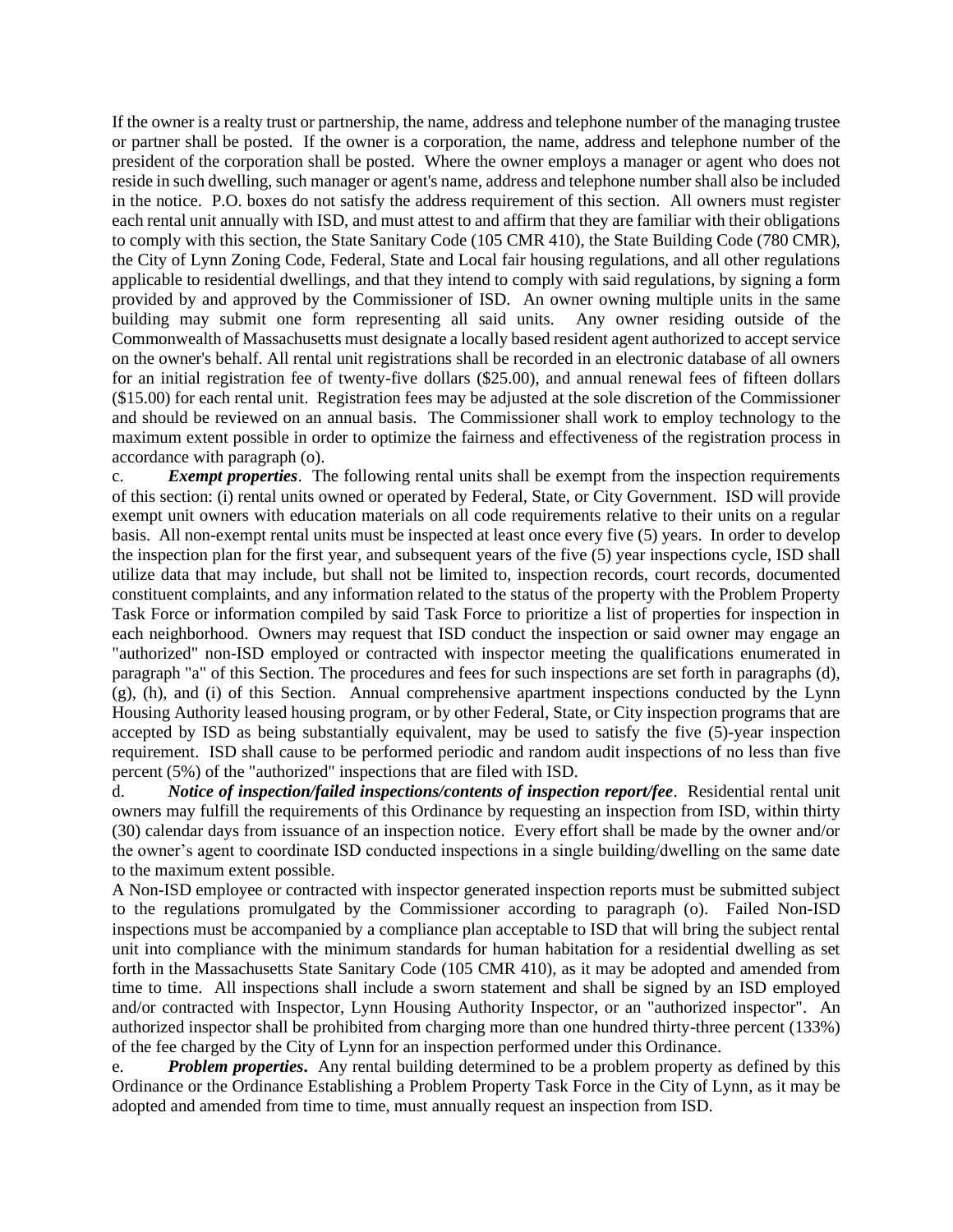This annual inspection shall apply to all residential units within the building regardless of whether the violations were limited to a single residential unit therein. Each owner of a problem property shall also file with ISD an annual management plan, within thirty (30) days of its classification as a problem property, outlining the remediation of any outstanding code violations or other persistent conditions requiring the landlord's affirmative response as identified by the Task Force. Said management plan shall identify the deficiencies in the property, identify consultants and contractors engaged to proceed with any remediation work, detail any proposal made by the contractors or consultants, and set out a timeline over which the work will be completed.

f. *Chronic offenders.* Residential rental property considered a chronic offender shall be subject to additional inspection requirements. Upon meeting the definition of a chronic offender in this Ordinance, ISD shall notify owners of their classification as a "chronic offender" by mail, return receipt requested. The owner shall have fourteen (14) days to request a hearing to contest their classification as a "chronic offender". Chronic offenders are subject to fines of three hundred dollars (\$300.00), or the maximum allowed, for each subsequent violation notice received in a twelve (12) month rolling period, and may also be subject to court prosecution under the applicable codes and regulations. Chronic offenders shall be required to request an inspection of each rental unit once every three (3) years, and it shall be mandatory that ISD conduct said three (3) year inspection. Chronic offenders with no violations in a rolling thirtysixth (36) month period shall have the chronic offender's classification removed on the last day of the thirtysixth (36th) month following their classification.

g. *Inspection form/fees.* All inspections performed under this Ordinance shall be performed in accordance with the requirements of the State Sanitary Code and recorded on a form approved by the ISD. The Commissioner shall charge a filing fee of fifteen dollars (\$15.00) for any registration or sworn statement filed by an owner, authorized Inspector or other agent of the owner; said filing fees shall be capped at a maximum of two thousand five hundred dollars (\$2,500.00) per building or five thousand dollars (\$5,000.00) per complex. Filing fees may be adjusted at the sole discretion of the Commissioner and should be reviewed on an annual basis.

For an inspection performed by ISD, the Commissioner shall establish a fee schedule that shall take in to account the actual cost to the City or a City agent to conduct said inspections. The Commissioner shall on an annual basis review the fee schedule to ensure that the fees, at a minimum, reimburse the City for the actual costs of the inspections

h. *Notice of inspection/occupant*. Before conducting an inspection pursuant to this Ordinance of an occupied unit, reasonable advance notice shall be provided to the occupant in writing. Results of the inspection shall be provided to both the owner and the occupant. If an owner's agent is denied access by the occupant for purposes of conducting an inspection, the owner of said unit shall notify ISD of such denial within seven (7) calendar days.

Such denial shall be noted on a sworn, dated statement filed by an authorized inspector. If any person is denied access to a unit for the purposes of conducting such an inspection by the occupant, then ISD shall verify and document in writing such denial.

The owner and/or owner's agent shall have thirty (30) days from such denial to take all necessary actions, legal or otherwise, necessary to permit an inspection as required by this Ordinance. The failure by the owner to take all reasonable and necessary actions to obtain an inspection, as determined by the Commissioner and the City Solicitor, shall subject the owner to a three hundred (\$300.00) dollar per day fine. The provision of a written request to permit an inspection along with a judicial filing and prosecution seeking an Order for the same, shall be deemed sufficient actions on the part of the owner and thus shall not subject the owner to any fine under this section. Nothing in this section shall prevent the Commissioner from causing the unit to be inspected pursuant to the terms herein in the manner provided for in the State Sanitary Code.

i**.** *Decertification process for authorized inspectors and owners granted an inspection waiver:* All authorized inspectors shall perform all inspections in a manner consistent with this section and shall refer to Inspectional Services Department any issue involving imminent life safety or health problems.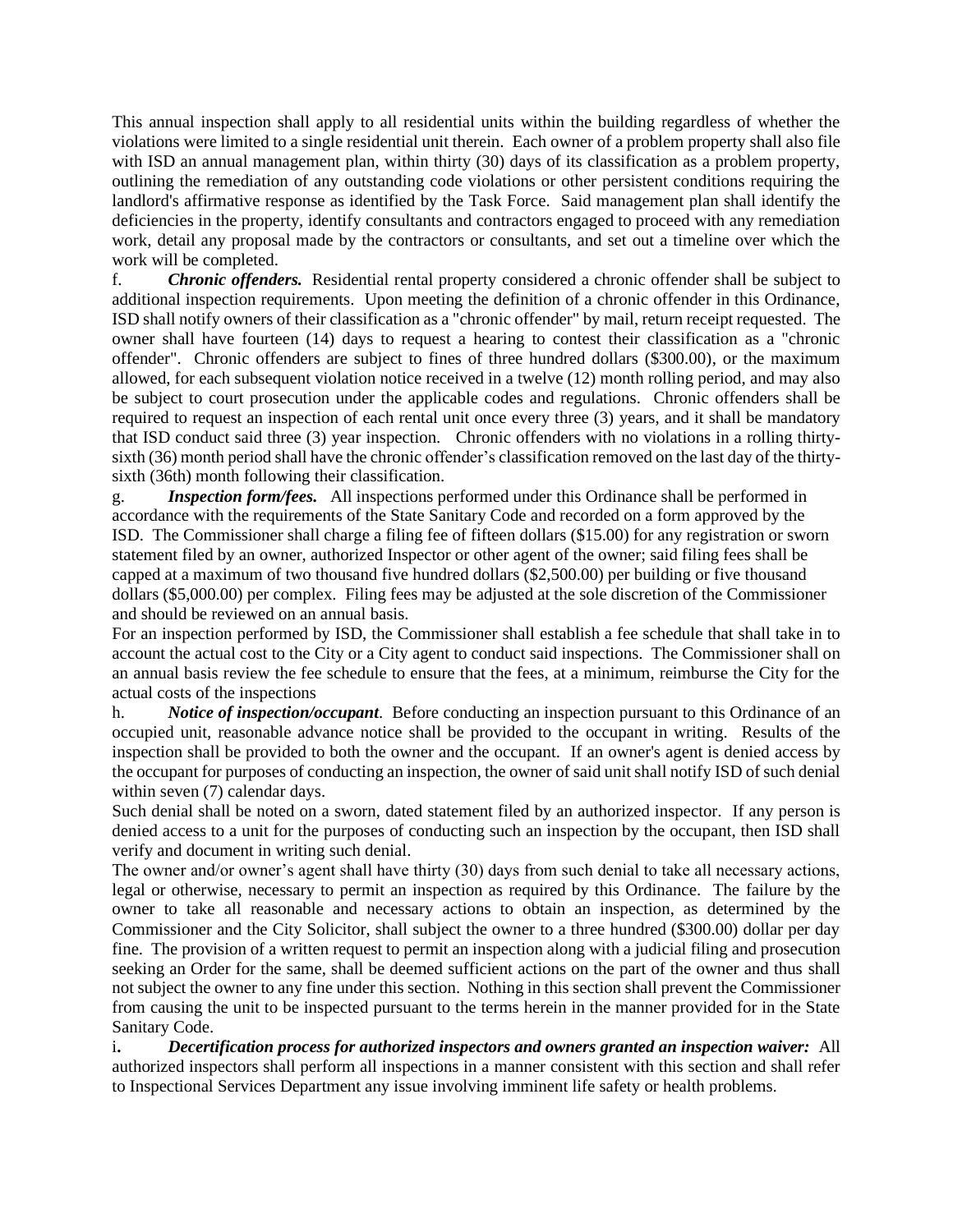Authorized inspectors accept the designation to perform these inspections with the understanding that the failure to adhere to the standards of good faith, fair dealing and honesty will result in the revocation of the status as authorized to perform these inspections, action against the professional license and if relevant, notification to authorities for criminal prosecution. ISD shall immediately revoke the approval of any authorized inspector, or owner who has been granted an inspection waiver, who misrepresents the condition of a unit or fails to inspect a unit with due care, misrepresents any information on the application form or any form or document submitted under this section, or for any reason demonstrating a failure to honor the requirement of good faith and fair dealing. An authorized inspector may request a hearing once aggrieved by such a revocation of approval. A hearing shall be held within thirty (30) days upon a written request from the aggrieved party.

j. *Failure to comply***.** Failure to comply with any provisions of this Ordinance shall be punishable by a fine as set out in paragraph (q) of this Ordinance.

k. *Public records***.** Any and all notices, statements, inspection forms, applications including supporting documentation, and any other documents concerning an inspection pursuant to this Ordinance shall be a matter of public record.

l. *Annual reports.* In an effort to evaluate the effectiveness of the inspection programs delineated herein, the Commissioner shall annually prepare a report detailing the activities of the program no later than July 31st of each calendar year, beginning June 30th, 2021. The annual written report shall include the following items:

- 1. The number of registration statements received by the Commissioner during the prior twelve (12) month period.
- 2. The number of owners issued fines or citations by ISD for (i) failing to initially file a registration statement and (ii) for failing to file a registration statement within thirty (30) days of written notice from ISD.
- 3. The total number of inspections performed by ISD employed or contracted with inspectors during the prior twelve (12) months, along with a categorized list of the number of inspections performed in such ward during such period.
- 4. The total number of inspections performed on problem properties, as defined in this Ordinance, along with a break down by district of the number of problem properties inspected in such Ward.
- 5. Such other information as may be requested by the Mayor and City Council

m. *Non-criminal disposition***.** The provisions of this Ordinance may be enforced in accordance with the noncriminal disposition process of M.G.L. c. 40, s. 21D, provided that this Ordinance shall not preclude the City of Lynn from proceeding to restrain a violation by injunction.

n. *Transfer of ownership.* Transfer or ownership of rental units must be reported to ISD within thirty (30) days of closing. New property owners must register within thirty (30) days of closing and must submit a reasonable maintenance plan that identifies and address the any significant code deficiencies within the subject property. If the property was acquired during its inspection year and the inspections did not occur before the transfer of ownership, then the new owner must, within ninety (90) days, complete any required inspection.

o. *Written regulations promulgated by commissioner.* The Commissioner shall promulgate written rules and regulations necessary to implement and enforce the provisions of this Ordinance. The Commissioner will work to employ and implement technology to the maximum extent possible in order to optimize the fairness and effectiveness of the registration and inspection processes within these rules, which may be revised from time to time.

p. *Severability***.** If any provision of Ordinance shall be held to be invalid by a court of competent jurisdiction, then such provision shall be considered separately and apart from the remaining provisions, which shall remain in full force and effect.